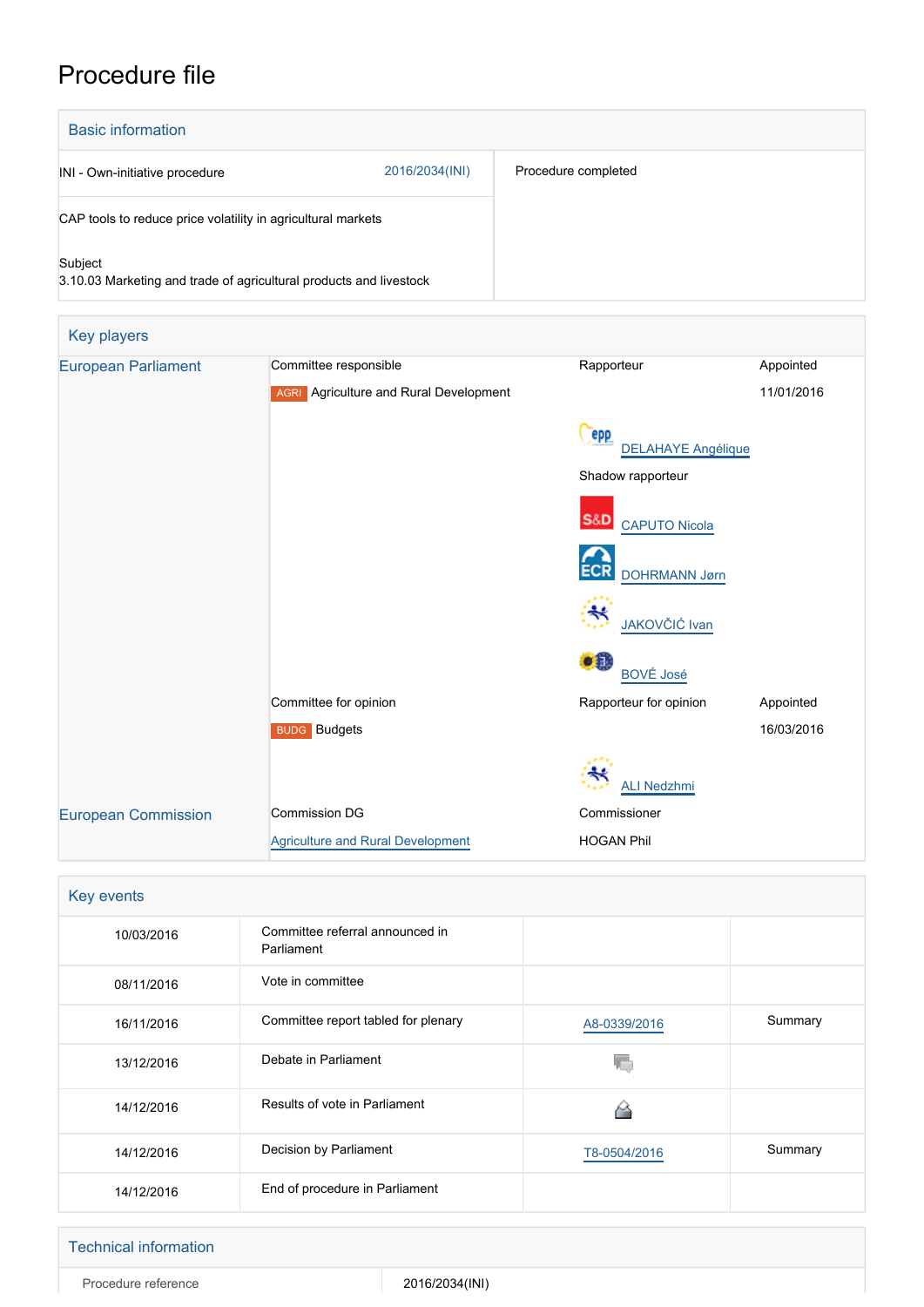| Procedure type             | INI - Own-initiative procedure |
|----------------------------|--------------------------------|
| Procedure subtype          | Initiative                     |
| Legal basis                | Rules of Procedure EP 54       |
| Stage reached in procedure | Procedure completed            |
| Committee dossier          | AGRI/8/05931                   |

#### Documentation gateway

| Committee draft report                                 |             | PE580.784    | 09/05/2016 | EP |         |
|--------------------------------------------------------|-------------|--------------|------------|----|---------|
| Amendments tabled in committee                         |             | PE584.243    | 20/07/2016 | EP |         |
| Committee opinion                                      | <b>BUDG</b> | PE583.947    | 07/09/2016 | EP |         |
| Committee report tabled for plenary, single<br>reading |             | A8-0339/2016 | 16/11/2016 | EP | Summary |
| Text adopted by Parliament, single reading             |             | T8-0504/2016 | 14/12/2016 | EP | Summary |
| Commission response to text adopted in<br>plenary      |             | SP(2017)243  | 04/07/2017 | EC |         |

### CAP tools to reduce price volatility in agricultural markets

The Committee on Agriculture and Rural Development adopted the own-initiative report by Angélique DELAHAYE (EPP, FR) on CAP tools to reduce price volatility in agricultural markets.

The report recalled that instability and price volatility have always characterised agricultural markets. Price volatility is damaging to farming and the agri-food sectors, which is detrimental to investment, growth and employment.

Current situation and objectives: the European Union does not currently have a genuine safety net to curb market volatility. Noting that farmers will be increasingly exposed to price volatility, Members deemed it necessary to adopt a more incisive and coherent policy, with targeted instruments at EU and national level.

In this regard, they recommended that current second-pillar measures be reinforced in order to enhance the competitiveness of European agriculture and to involve producers organisations closely in the implementation process.

The Commission is called upon to:

- conduct an in-depth analysis of the reasons for both the weak uptake of the tools available under the second pillar of the CAP and the sub-optimal implementation of the single CMO, with the purpose of reviewing the relevant provisions accordingly;
- take urgent action to support the agricultural sector of the outermost, mountainous and less favoured regions.

Members underlined the importance of maintaining decoupled direct aids under the current CAP together with the single area payment scheme, which constitute compensation for public services and a vital component in securing the income of farmers and providing them with a degree of financial stability.

Sectoral organisation and contractual systems: Members considered that primary producers are the weakest link in the food supply chain and must be permitted to come together in bodies such as cooperatives, producers organisations, or their own associations or inter-branch organisations.

Members called on the Commission to facilitate the introduction of contractual systems by adjusting EU competition policy to the specific needs of the agricultural sector, with uniform rules and implementation in all Member States.

The negotiating power of producers must be strengthened through collectively negotiated contracts, in order to place farmers in a position to counter unfair trading practices, improve their income stability, generate added value and invest in innovation.

The Commission is called upon to:

- encourage EU-level inter-branch organisations to jointly defend the interests of producers;
- foster the exchange of best practices between Member States and to develop new tools in order to prevent and manage the risks associated with price volatility and thus to lay the foundations for discussion of the future reforms of the CAP;
- set up sectorial managed mutual funds, while guaranteeing that any future risk management scheme must comply with, and where necessary complete, insurance systems adopted at national level by Member States.

Moreover, Members considered that price volatility can also be managed at national level, and invited the Member States to take into account market volatility in their tax rules by allowing farmers to create individual provision mechanisms that could be tax-free.

Agricultural market and price observatories: the report stressed that agricultural markets must be transparent, which can principally be achieved by making the publication of existing information on prices and costs more timely, easily accessible and useful to all stakeholders in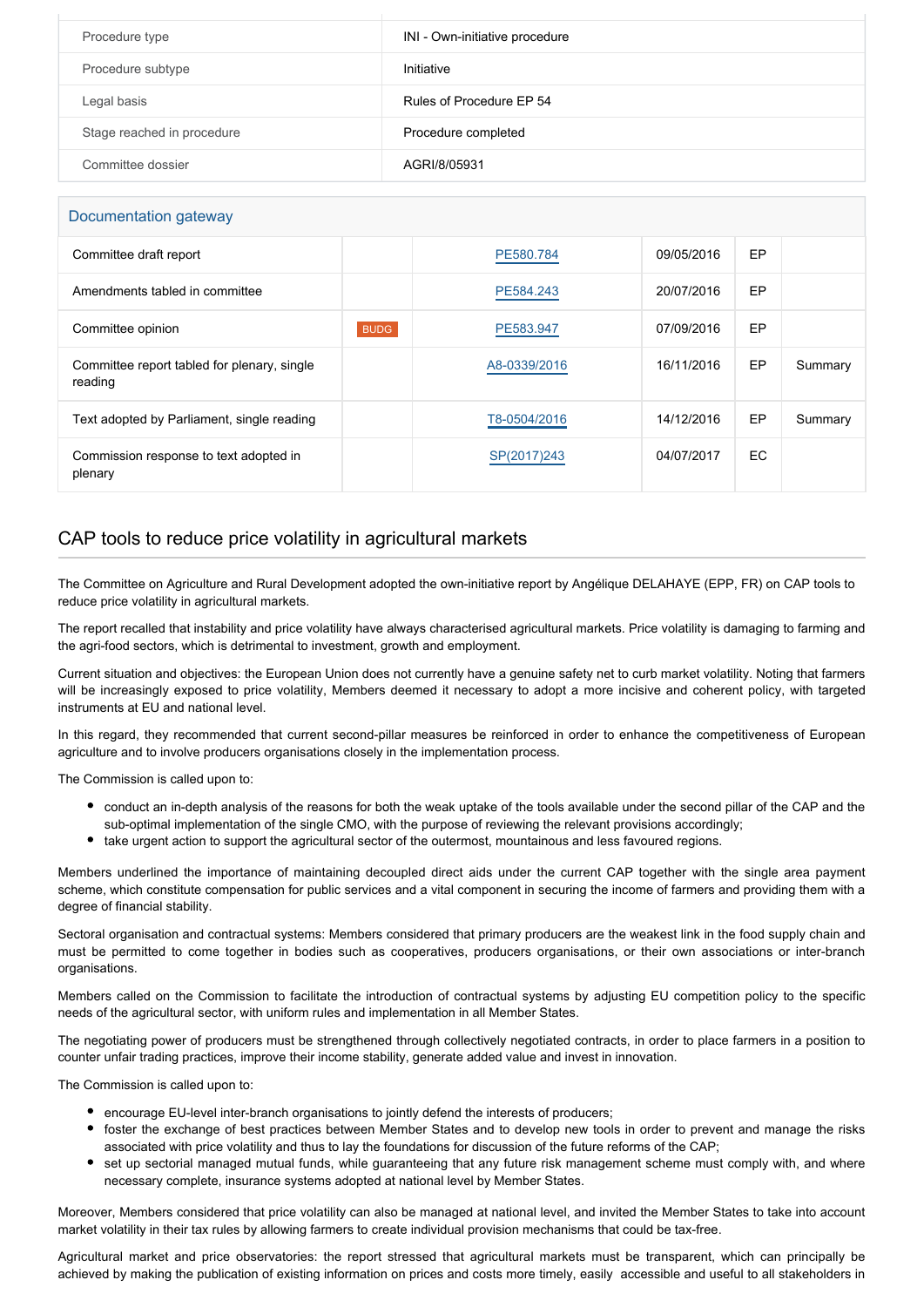the supply chain, from production to distribution, thus limiting price speculation and price volatility.

Members also:

- encouraged the creation of a European map with real-time information on the availability of agricultural products;
- recommended the establishment of European agricultural price observatories, covering the entire chain, from the producer price to the final selling price;

Crisis prevention and management tools: Members stated that the traditional CAP crisis management tools (public intervention and private storage) are not sufficiently effective in a globalised economy. Therefore, they called on the Commission to:

- develop combinable and/or complementary public- and private-sector tools, together with a tailored, binding early warning mechanism in order to ensure the proper functioning of markets and counteract market crises;
- use all the tools already at its disposal in the single CMO to fight crises;
- conduct a study on how to develop mechanisms to prevent and combat crises due to price volatility using countercyclical aids, and to provide for greater flexibility in the annual budgets in order to take account of these aids.

Lastly, the report regretted the low use of the crisis reserve and to the discretion that the Commission enjoys when it comes to releasing funds from the reserve. Therefore, it called for the crisis reserve to be constituted outside the EU budget and for it to serve as source of funding for crisis management tools.

## CAP tools to reduce price volatility in agricultural markets

The European Parliament adopted by 445 votes to 148 with 89 abstentions, a resolution on CAP tools to reduce price volatility in agricultural markets.

Members recalled that instability and price volatility have always characterised agricultural markets. Price volatility is damaging to farming and the agri-food sectors, which is detrimental to investment, growth and employment.

Farmers will be increasingly exposed to price volatility, arising from various causes such as the instability and imperfection of agricultural markets, the globalisation and sophistication of agricultural markets, greater variability of supply due to climatic instability and increased health risks.

Current situation and objectives: the European Union does not currently have a genuine safety net to curb market volatility. While the European Union is scaling back its strategic support for agriculture, its competitors on the world market, notably the United States, Brazil and China, make available very considerable, and increasing, sums of public money for developing new risk-policy models.

Given the increased exposure to price volatility, Members deemed it necessary to adopt a more incisive and coherent policy, with targeted instruments at EU and national in order to secure multifunctional, sustainable agricultural production throughout the Union along with fair and remunerative prices.

In this regard, they recommended:

- that current second-pillar measures should be reinforced in order to enhance the competitiveness of European agriculture and to involve producers organisations closely in the implementation process:
- maintaining decoupled direct aids under the current CAP together with the single area payment scheme, which constitute compensation for public services and a vital component in securing the income of farmers and providing them with a degree of financial stability

The Commission is called upon to:

- conduct an in-depth analysis of the reasons for both the weak uptake of the tools available under the second pillar of the CAP and the sub-optimal implementation of the single CMO, with the purpose of reviewing the relevant provisions accordingly;
- take urgent action to support the agricultural sector of the outermost, mountainous and less favoured regions.

Sectoral organisation and contractual systems: primary producers are the weakest link in the food supply chain and must be permitted to come together in bodies such as cooperatives, producers organisations, or their own associations or inter-branch organisations.

Members called on the Commission to facilitate the introduction of contractual systems by adjusting EU competition policy to the specific needs of the agricultural sector, with uniform rules and implementation in all Member States.

The negotiating power of producers must be strengthened through collectively negotiated contracts, in order to place farmers in a position to counter unfair trading practices, improve their income stability, generate added value and invest in innovation. Those contracts should be of adequate duration and should lay down the prices, payment periods and other terms for the supply of agricultural products.

The Commission is called upon to:

- set up an EU legislative framework forbidding unfair trading practices in the food supply chain that can create price volatility on agricultural markets;
- encourage EU-level inter-branch organisations to jointly defend the interests of producers;
- foster the exchange of best practices between Member States and to develop new tools in order to prevent and manage the risks associated with price volatility and thus to lay the foundations for discussion of the future reforms of the CAP;
- set up sectorial managed mutual funds, while guaranteeing that any future risk management scheme must comply with, and where necessary complete, insurance systems adopted at national level by Member States;
- adopt an awareness-raising plan on the risk management tools available within Pillar II of the CAP and in the single CMO.

Moreover, Members considered that price volatility can also be managed at national level, and invited the Member States to take into account market volatility in their tax rules by allowing farmers to create individual provision mechanisms that could be tax-free.